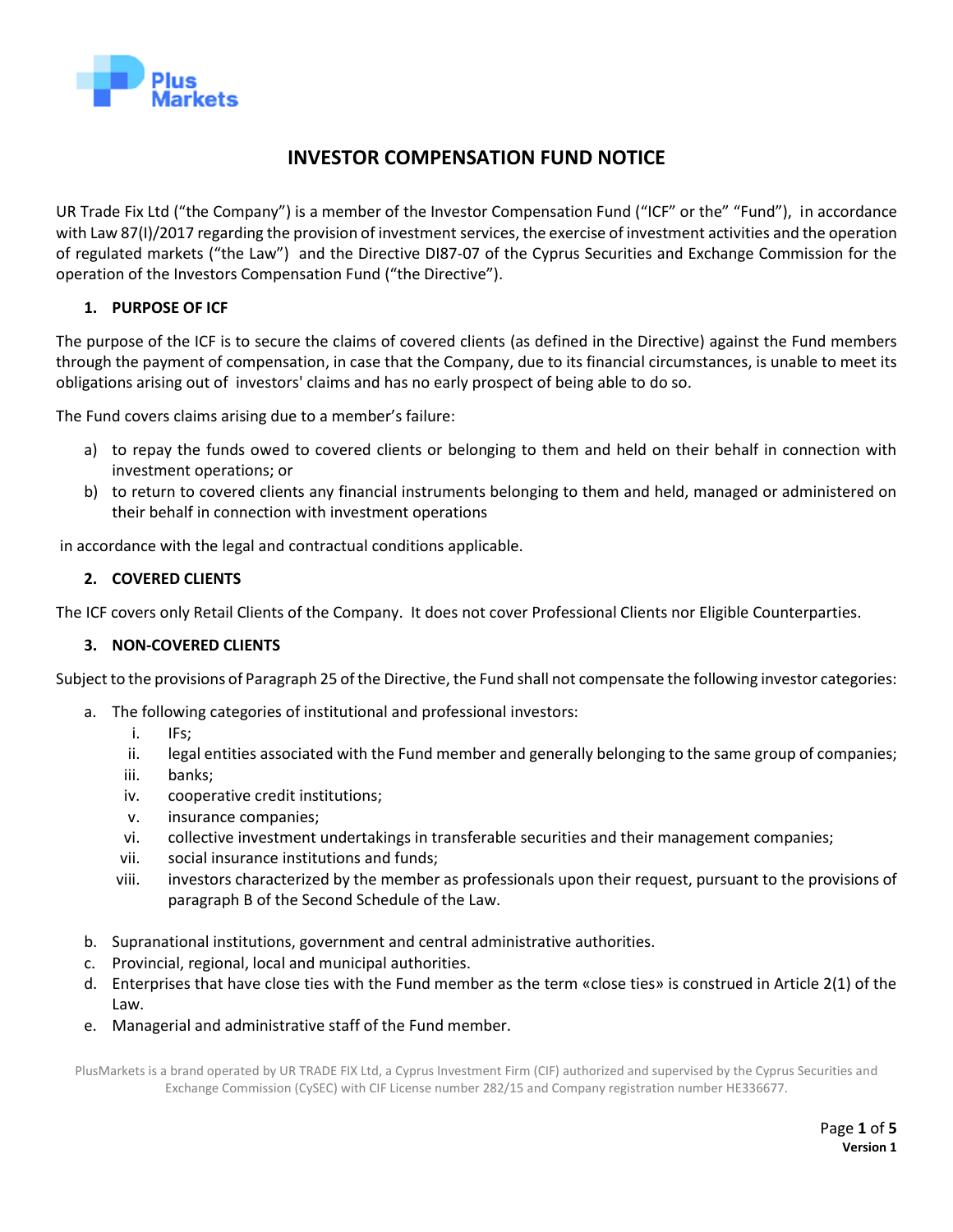

- f. Shareholders of the Fund member whose participation directly or indirectly in the capital of the Fund member amounts to at least 5% of its share capital, or its partners who are personally liable for the obligations of the Fund member as well as persons responsible for the carrying out of the financial audit of the Fund member as provided by the Law, such as its qualified auditors.
- g. Investors having in enterprises connected with the Fund member and, in general, with the group of companies to which the Fund member belongs, positions or duties corresponding to those listed in sub-paragraphs (5) and (6).
- h. Up to second-degree relatives and spouses of the persons listed in sub-paragraphs (5), (6) and (7), as well as third parties acting for the account of such persons.
- i. Investors-clients of a Fund member responsible for facts pertaining to the Fund member that have caused its financial difficulties or have contributed to the worsening of its financial situation or have profited from these facts.
- j. Other firms in the same group.
- k. Investors in the form of a company, which due to its size, is not allowed to draw a summary balance sheet in accordance with the Companies Law or a corresponding law of a Member State.

In the cases of sub-paragraphs (5), (6), (7), (8), and 10 the Fund shall suspend the payment of compensation informing he interested parties accordingly until it reaches a final decision as to whether such cases apply.

### **4. COVERED SERVICES**

ICF shall compensate any Cover Client of the Company in respect of a claim arising out of a Covered service, meaning any investment or ancillary service(s) provided at the time by the Company and presented at [https://www.cysec.gov.cy/en-](https://www.cysec.gov.cy/en-GB/entities/investment-firms/cypriot/75306/)[GB/entities/investment-firms/cypriot/75306/.](https://www.cysec.gov.cy/en-GB/entities/investment-firms/cypriot/75306/)

#### **5. PROCEDURE**

- 1. The Fund shall initiate the compensation payment procedure when:
	- (a) the Cyprus Securities and Exchange Commission (hereinafter "the Commission") has determined that a member appears, for the time being, for reasons directly related to its financial circumstances, to be unable to meet its obligations arising out of investors' claims and has no early prospect of being able to do so.
	- (b) a Court of the Republic, has made a ruling, for reasons directly related to a member financial circumstances, which has the effect of suspending investors' ability to make claims against it.
- 2. The Commission shall issue its decision for the initiation of the compensation payment procedure by the Fund within a reasonable time, and publish the relevant information on its website.
- 3. Upon initiation of the compensation payment procedure, the Fund shall publish as soon as possible in at least two national newspapers, an invitation to submit applications for compensation, designating the procedure for the submission of the relevant applications, the deadline for their submission as well as their content as defined specifically in this Part.
- 4. The publication provided above shall include at least:
	- a. the name and address of the headquarters and the trade name of the involved Fund member;

PlusMarkets is a brand operated by UR TRADE FIX Ltd, a Cyprus Investment Firm (CIF) authorized and supervised by the Cyprus Securities and Exchange Commission (CySEC) with CIF License number 282/15 and Company registration number HE336677.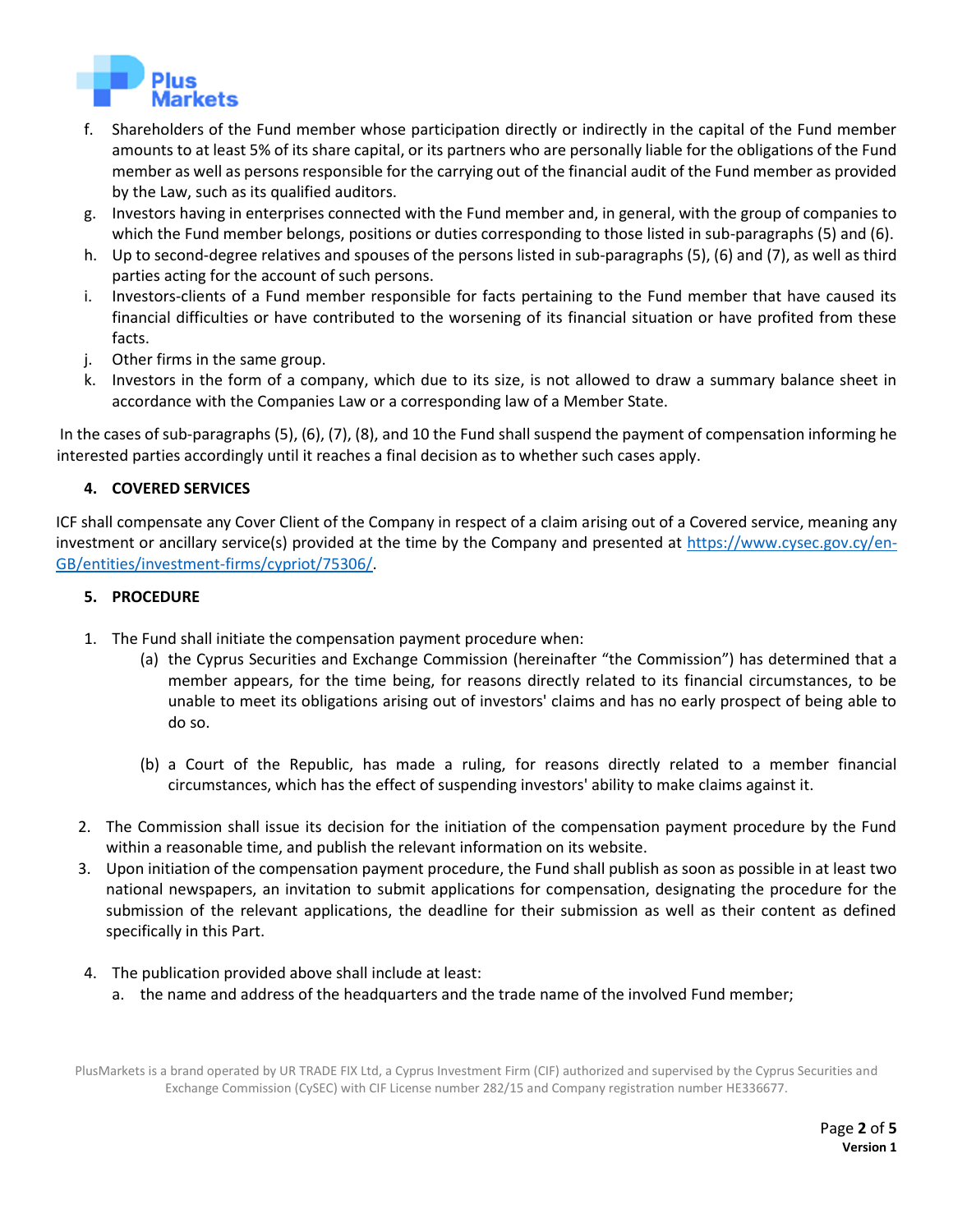

- b. the deadline for the submission of the compensation applications, which cannot be less than five months or more than nine months from the date of initiation of the compensation payment procedure, or from the date of its publication;
- c. the mode of submission of applications; and
- d. the address and/or website through which covered clients may obtain the relevant claim form provided by the Fund, as provided for in Paragraph 22 of the Directive.
- 5. The said publication shall be communicated immediately to the Commission, which shall post the publication on its website.
- 6. The Fund shall issue a claim form setting out the information and supporting evidence required in order to evaluate the claims of covered investors. Without prejudice to this, the Fund may request additional information where deemed necessary.
- 7. The Fund may record and assess the submitted claims, either internally or by designating at least one expert in capital market issues and at least one lawyer with knowledge on capital market issues, who after initially reviewing the "compensation payment conditions" as described below, shall evaluate the said applications and recommend to the Administrative Committee their acceptance or rejection, in whole or in part.
- 8. The Administrative Committee shall examine the applications before it and decide whether the compensation payment conditions are fulfilled or not.
- 9. The Administrative Committee shall reject the application if the claimant has used false or misleading means in order to secure the payment of the compensation. When examining the applications, the Administrative Committee shall take into account the recommendations of the persons of Paragraph 7.
- 10. Upon completion of the procedure before the Administrative Committee, the Fund shall:
- a. issue a decision listing the clients of the Fund member, determining the amount of money each one of them is entitled to receive, and communicate it to the Commission and the Fund member within five working days from its issue. The said decision shall also list those clients to whom no compensation shall be paid, and the reasons for this.
	- (b) communicate to each affected client its decision the soonest possible from its issue.

The claimant to whom the Fund communicates its decision, may, in case of disagreement, submit an objection in writing to the Commission, within one month from the date on which the decision was notified, justifying its objection sufficiently. The objection shall be submitted a[t info@cysec.gov.cy](mailto:info@cysec.gov.cy) and entitled "Objection to the decision of the ICF".

### **6. COMPENSATION PAYMENT CONDITIONS**

The payment of compensation by the Fund shall entail the following:

- a. the initiation of the compensation payment procedure;
- b. the existence of a valid claim by a covered client against the Fund member, which derives from an investment operation;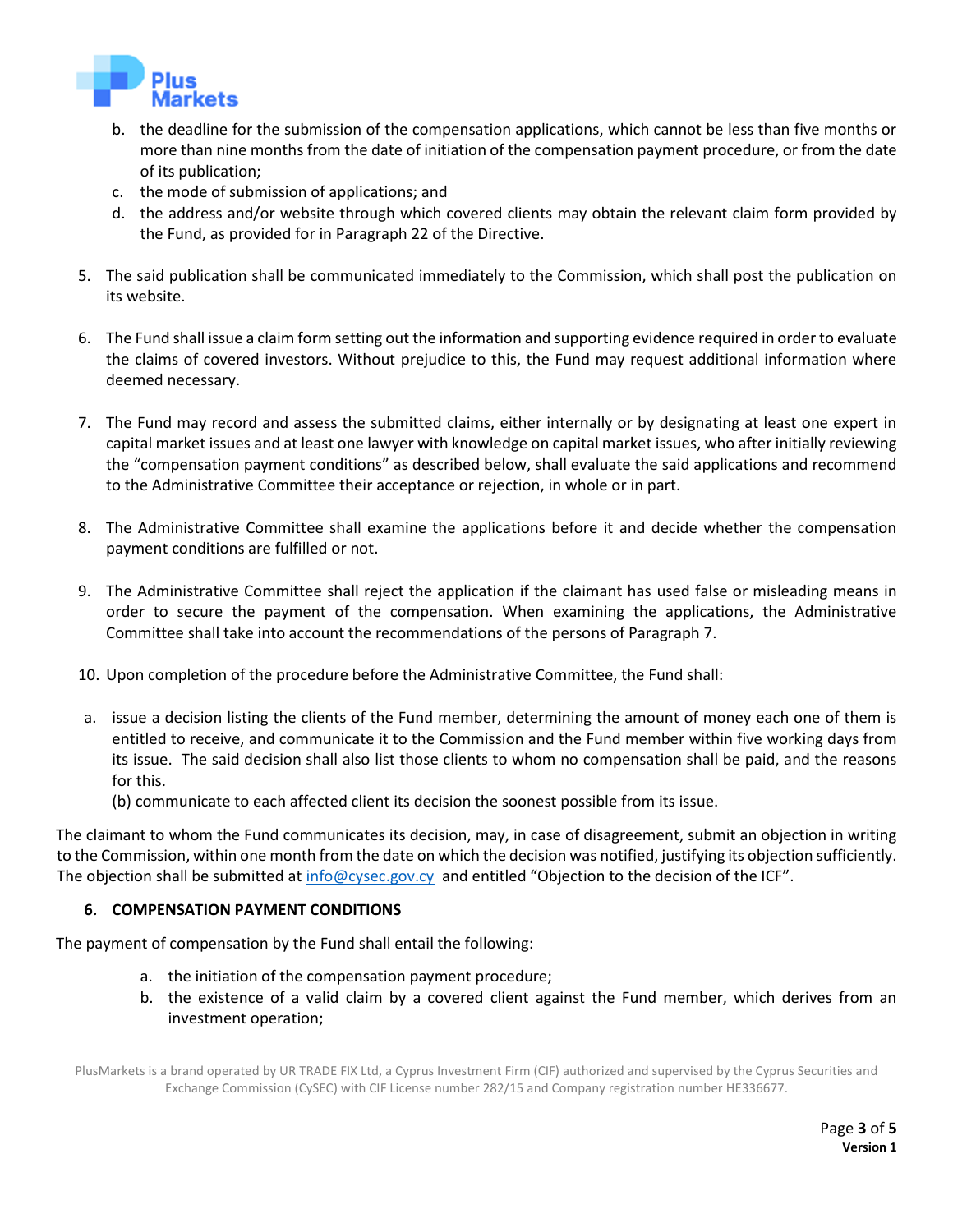

- c. the submission of an application form as prescribed in the Directive;
- d. That the claims do not arise from transactions for which there has been a criminal conviction for money laundering as defined in the Prevention and Suppression of Money Laundering Activities Law of 2007
- e. There are no pending criminal proceedings against the said covered client for money laundering as defined in the Prevention and Suppression of Money Laundering Activities Law of 2007,;
- f. The right of a covered client has not been extinguished under the Limitation of Offenses Act.

#### **7. AMOUNT OF COMPENSATION**

- a. The amount of the claim of a covered client shall be calculated based on legal and contractual conditions, in particular those relating to offsetting and counterclaims, that are applicable to the assessment on the date of the initiation of the compensation payment procedure, of the amount of the funds or value determined with reference to the market value, where possible, of the financial instruments belonging to the covered client and which such funds or instruments, the Fund member fails to repay or return, respectively.
- b. The calculation of the compensation payable shall arise from the sum of the total established claims of the covered client against the Fund member, arising from all covered services provided by the member and regardless of the number of accounts of which it is the beneficiary, the currency and place where such services are provided within the European Union.
- c. The Fund shall provide coverage for the claims referred to in Paragraph 19 of the Directive, which applies for the total claims of the covered client against a Fund member and shall be defined as the lower of 90% of the cumulative covered claims of the covered client and €20.000.
- d. In the case of joint investment business:
	- (i) in the calculation of the coverage provided for in subparagraph (b), the share attributable to each covered investor shall be taken into account;
	- (ii) the claims shall be allocated equally amongst covered investors, unless there exist special provisions, and without prejudice to point (iii), each investor is provided with separate coverage pursuant to the provisions of subparagraph (b);
	- (iii) claims relating to joint investment business to which two or more persons are entitled as members of a business partnership, association or grouping of a similar nature, which has no legal personality, shall, for the purpose of calculating the coverage provided for in subparagraph (a), be aggregated and treated as if arising from an investment made by a single investor.
- e. Where a covered client is not the ultimate beneficiary of the funds or financial instruments held by the member:
	- i. compensation shall be paid to the ultimate beneficiary if his identity is or may be established prior to the date of the determination or ruling referred to in paragraph 18(1) of the Directive.
	- ii. if the ultimate beneficiaries are more than one, in the calculation of the coverage provided for, the share attributable to each one of them according to the arrangements regulating the management of the funds or financial instruments shall be taken into account.

This section shall not apply to undertakings for collective investments.